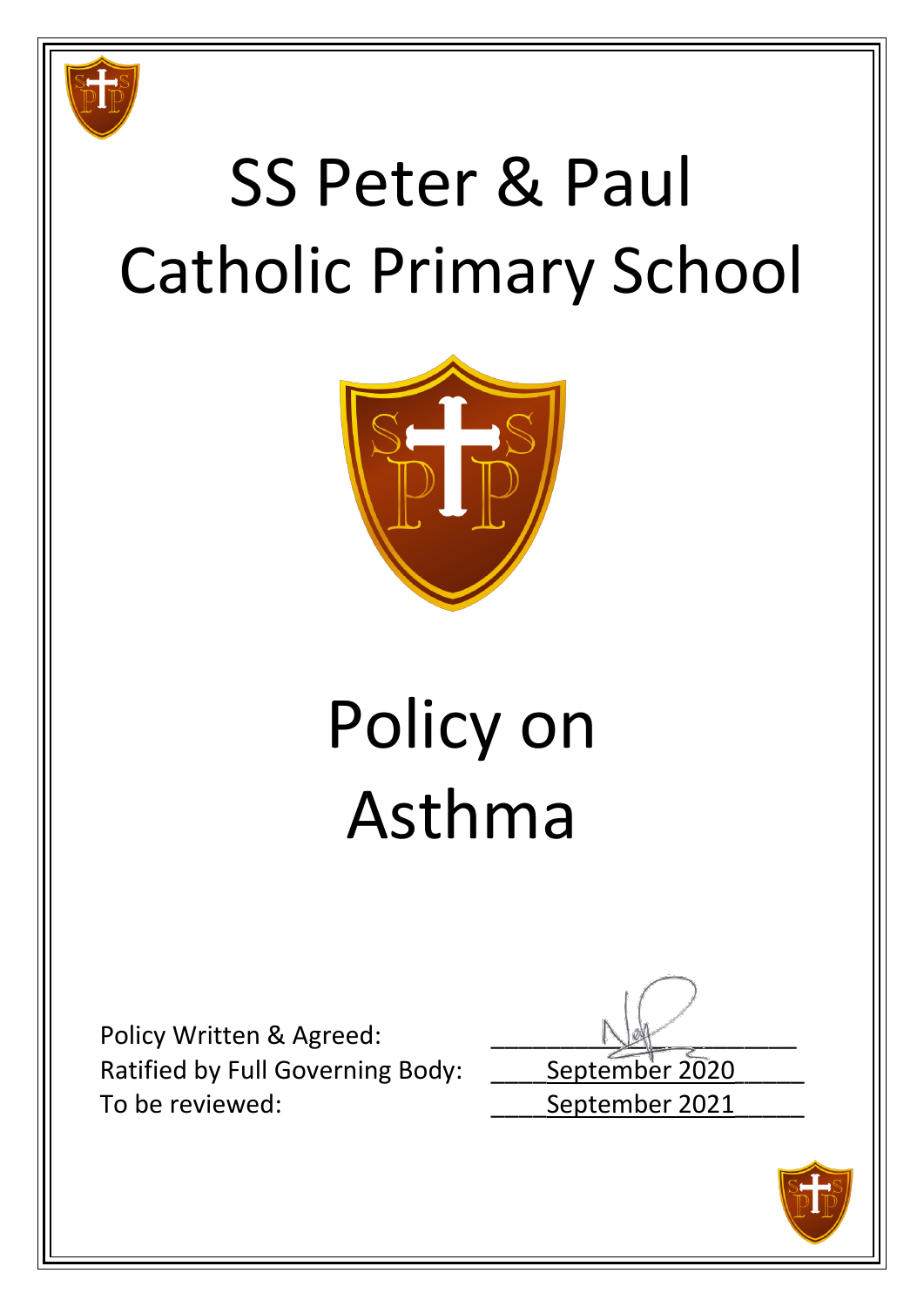## **SS Peter & Paul Whole School Policy on Asthma**

This asthma policy:-

- reflects the consensus of opinion of the whole staff;
- was discussed, written and agreed by the whole staff;
- has been approved by the Governing body.

The implementation and ownership of this policy is the responsibility of the whole staff.

The overall accountability and effectiveness of the policy will be the responsibility of the Head Teacher and Senior Leadership Team.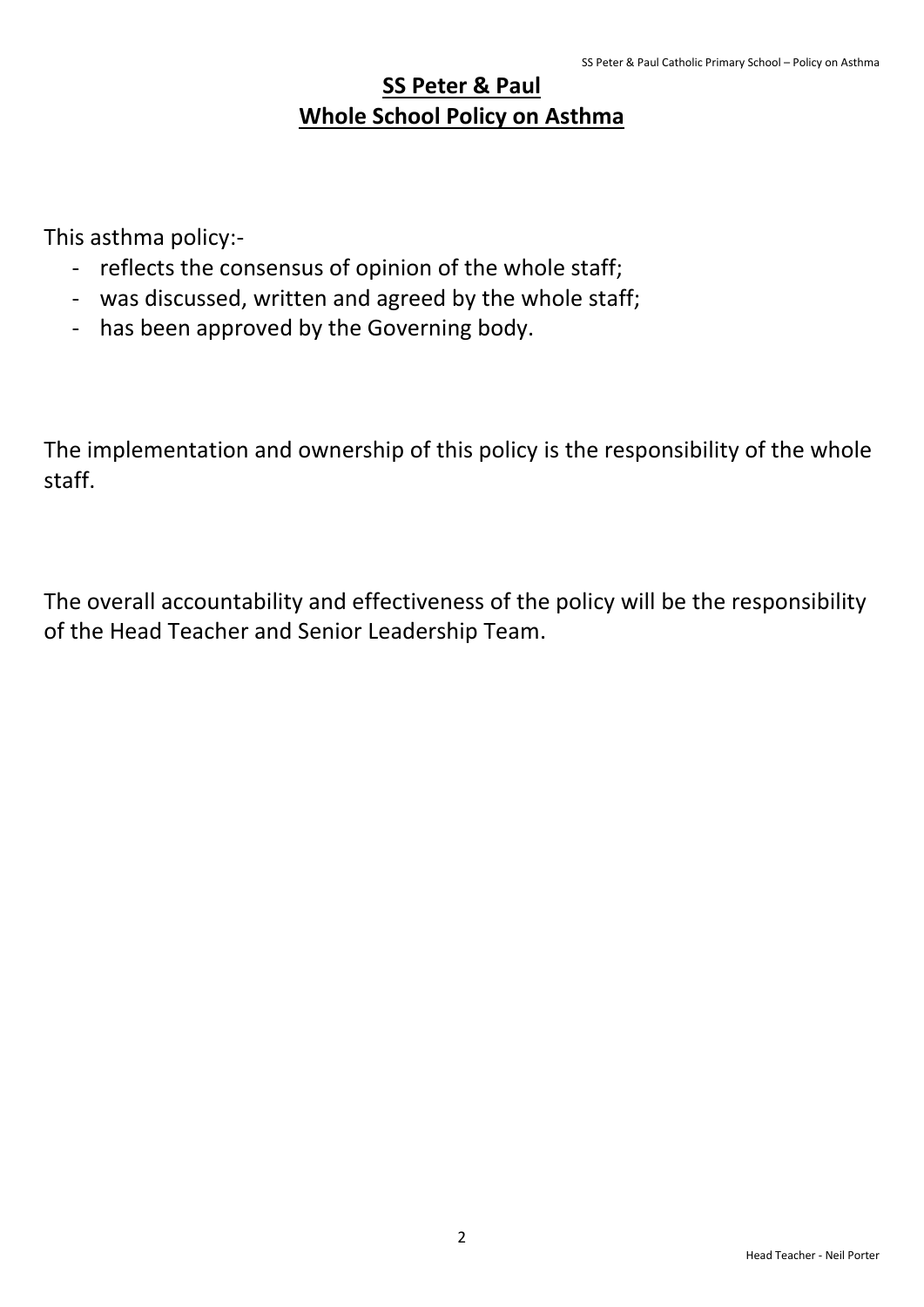At SS Peter & Paul Catholic Primary School we take a professional approach to health care. We believe that asthma should not prevent or hinder any child in school from participating in any part of their education and will do everything in our power to ensure this.

As a Catholic school we regard every individual as unique and special in God's family. This asthma policy is designed to support every member of our school, taking into account their unique and special nature as part of God's family.

At SS Peter & Paul School we:

- Welcome all pupils with Asthma and recognise their needs.
- Will encourage and support children who have asthma to participate fully in all aspects of school life.
- Recognises that pupils need to have immediate access to their reliever inhaler.
- Expect and encourage parents/carers to share appropriate information to the school regarding their child's asthma.

#### **1.0 Admission to school**

All parents/carers will be asked to complete an admission form giving full details of their child's asthma including the triggers, regular medication, emergency contact numbers, family GP and any relevant hospital details.

If there is a need to administer asthma medication on a regular basis to children who are registered with school as being asthmatic, parents/carers will be asked to complete to a consent form in the event of them requiring the use of their medication or the schools 'emergency inhaler'.

Every child with an asthma diagnosis must have an in date blue reliever inhaler and a spacer device if normally used available in school and clearly labelled with the child's name.

Details of children with Asthma will be held on a central Asthma Register within school.

#### **2.0 Storage and disposal of medication**

All inhaler devices need to be clearly labelled with the child's name.

In Reception/Key stage 1 and Key Stage 2 these will be kept in the classrooms under the supervision of the class teacher.

In Key Stage 2 - pupils at this age are encouraged to become self-managing by the end of Year 6 by carrying their own inhaler and using it when needed.

Most children will not need to use their blue inhaler on a daily basis therefore if the child has experienced symptoms or an attack and has needed to use their inhaler parents and carers will be informed.

Parents/Carers are asked to check the reliever inhalers on a termly basis to ensure they are in date and full working order.

Any medication that is found to be out of date will be returned to parents for them to dispose of responsibly. Spacers for inhalers are to be sent home to Parents/Carers at the end of every half term so that they can be washed following manufacturer's instructions and returned when school recommences.

#### **3.0 Access to all**

Pupils with asthma are encouraged to participate in all aspects of school life; PE lessons, residential trips, school visits and after school clubs.

3

Inhalers will be carried with the teacher when activities are off school site.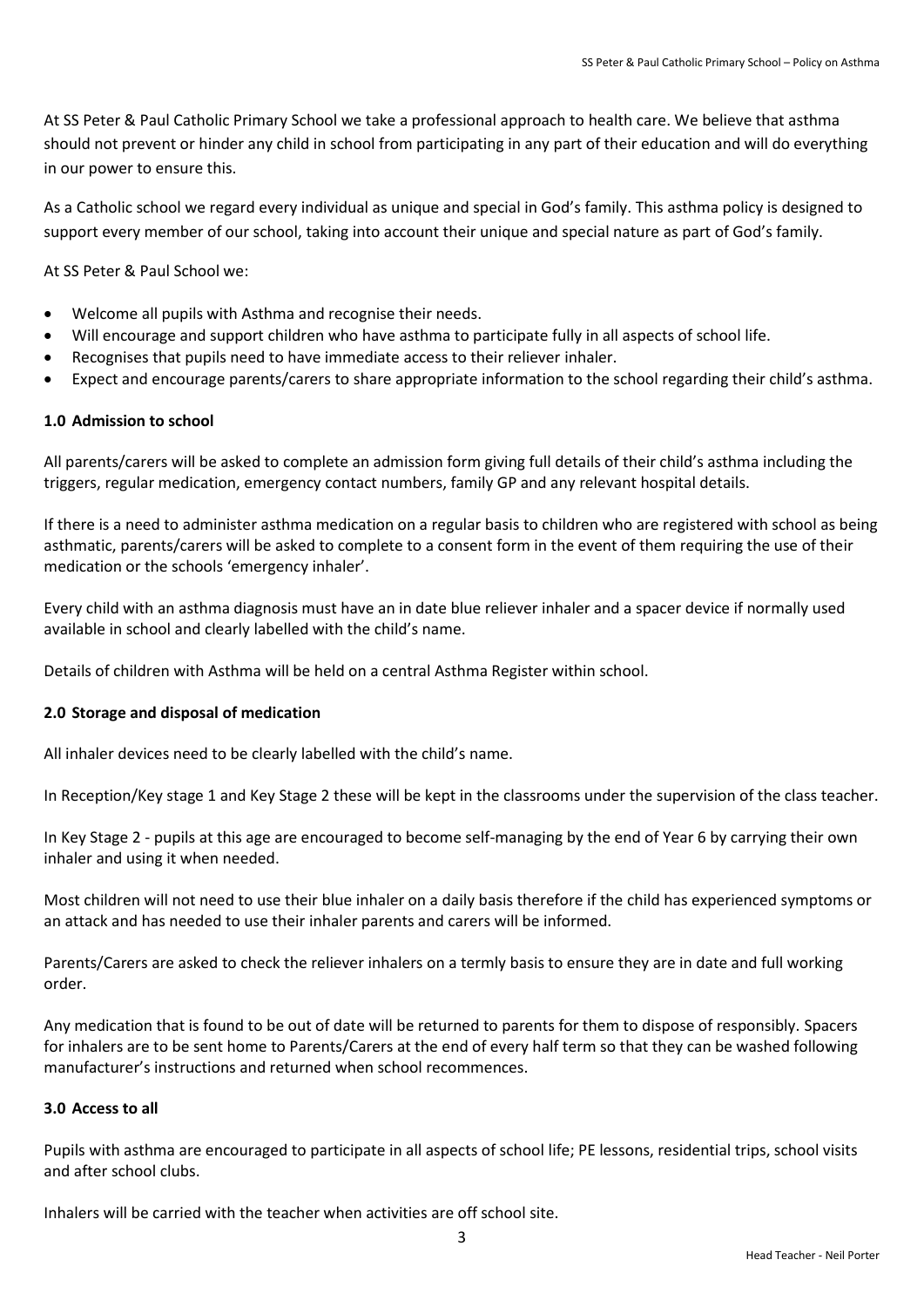Where exercise is a trigger, those pupils will be encouraged to use their inhalers before exercising.

Relievers must be taken to the hall/playground/ wherever exercise is taking place.

If a pupil is missing a lot of time from school or is always tired because their asthma is disturbing their sleep at night, the class teacher will initially talk to the parents/carers. If appropriate, the teacher will then talk to the school nurse and SENCo about the pupil's needs.

Staff are responsible carrying out checks, ensuring protocol is followed.

#### **4.0 Use of Emergency Medication and Inhalers in school**

From the 1st October the Human Medicine (amendment) (No 2) regulations 2014 will allow schools to keep a salbutamol inhaler for use in emergencies. This will be kept centrally in the **Staff Room**. The *Emergency Inhaler* will be kept in the First Aid cupboard.

The emergency Salbutamol inhaler should only be used by children, for whom written parental consent for use of the *emergency inhaler* has been given, who have either been diagnosed with asthma and prescribed an inhaler as reliever medication.

The inhaler can be used if the pupil's prescribed inhaler is not available (for example, because it is broken, or empty).

Parents/carers of children who are registered with school as being asthmatic will be asked to complete a consent form in the event of them requiring the use of the '*emergency inhaler'*.

There will be two named volunteers who will have responsibility for ensuring that on a monthly basis the '*emergency inhaler'* and spacer are present and in working order and the inhaler has sufficient number of doses available. Replacement inhalers should be obtained when expiry dates approach. The plastic inhaler housing (which holds the canister) has been cleaned, dried and returned to storage following use or that replacements are available if necessary.

#### **5.0 Training**

All staff will access asthma awareness training annually and receive regular updates so that they recognise how to deal with a child having an asthma attack.

In the event of an asthma attack the school follows a clear 'Schools Asthma Attack Flow Chart' procedure visibly displayed in the staffroom, hall, ICT suite and in every classroom throughout school.

#### **6.0 Access and Review of Policy**

The Asthma Policy will be accessible to all staff and the whole school community through school's website and prospectus. Hard copies can be obtained through the school office. This policy will be reviewed on a yearly cycle.

This policy has been written in line with the Department of Health guidance on the use of emergency salbutamol inhalers in school.

#### *'Guidance on the use of Emergency Salbutamol Inhalers in School – September 2014'*

At SS Peter & Paul Catholic Primary School, Staff and Governors are committed to the safety and welfare of all pupils and will ensure that, through the robust implementation of all safeguarding policies, that all pupils are protected from any potential exposure to extremism and radicalisation.

We will ensure that all our pupils, especially those with SEND, will be fully supported academically and socially to ensure that no pupil is at risk of bullying or any other form of discrimination.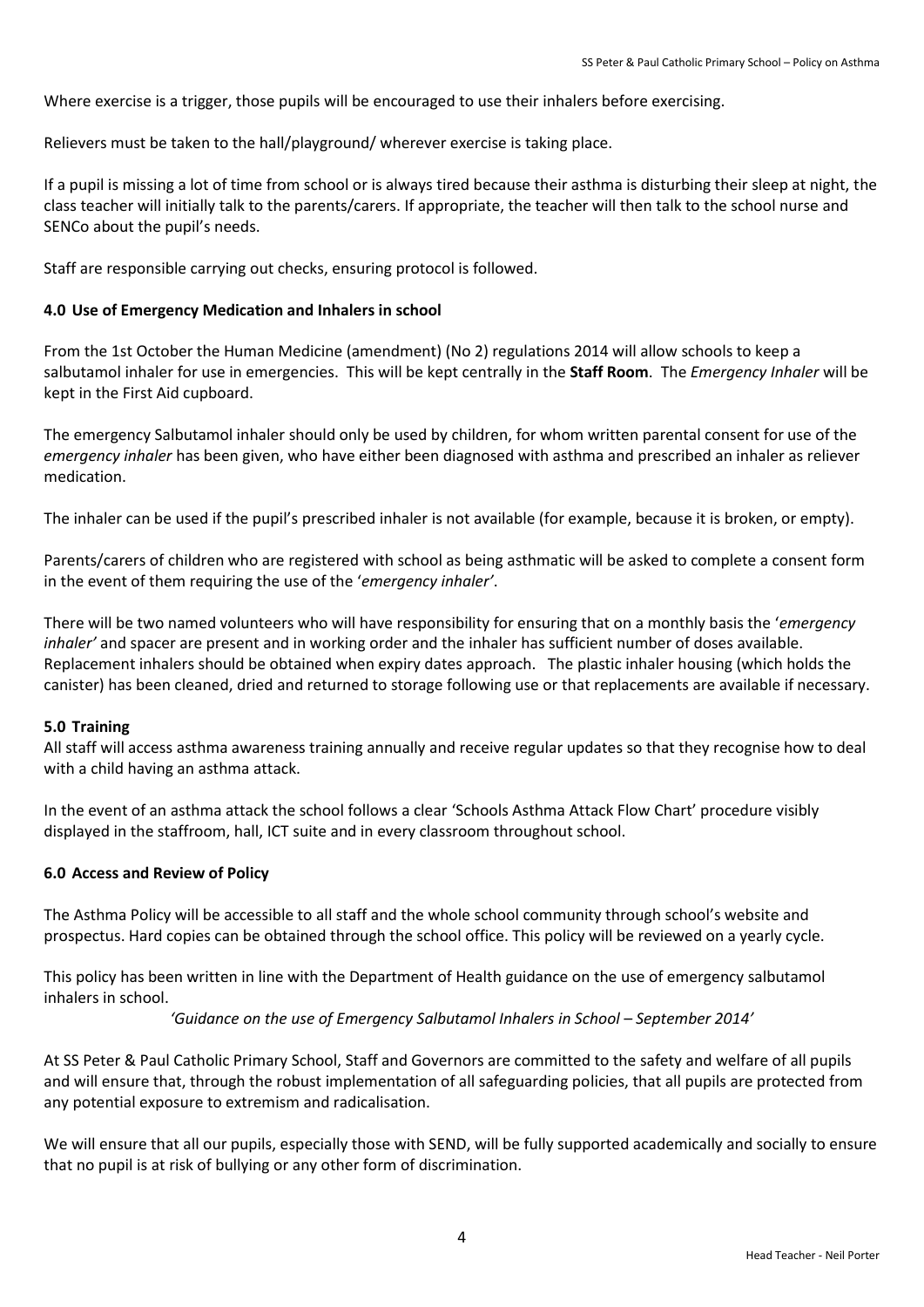SS Peter & Paul Catholic Primary School – Policy on Asthma

Policy Written & Agreed: <br>Ratified by Full Governing Body: September 2020 Ratified by Full Governing Body: To be reviewed: \_\_\_\_September 2021\_\_\_\_\_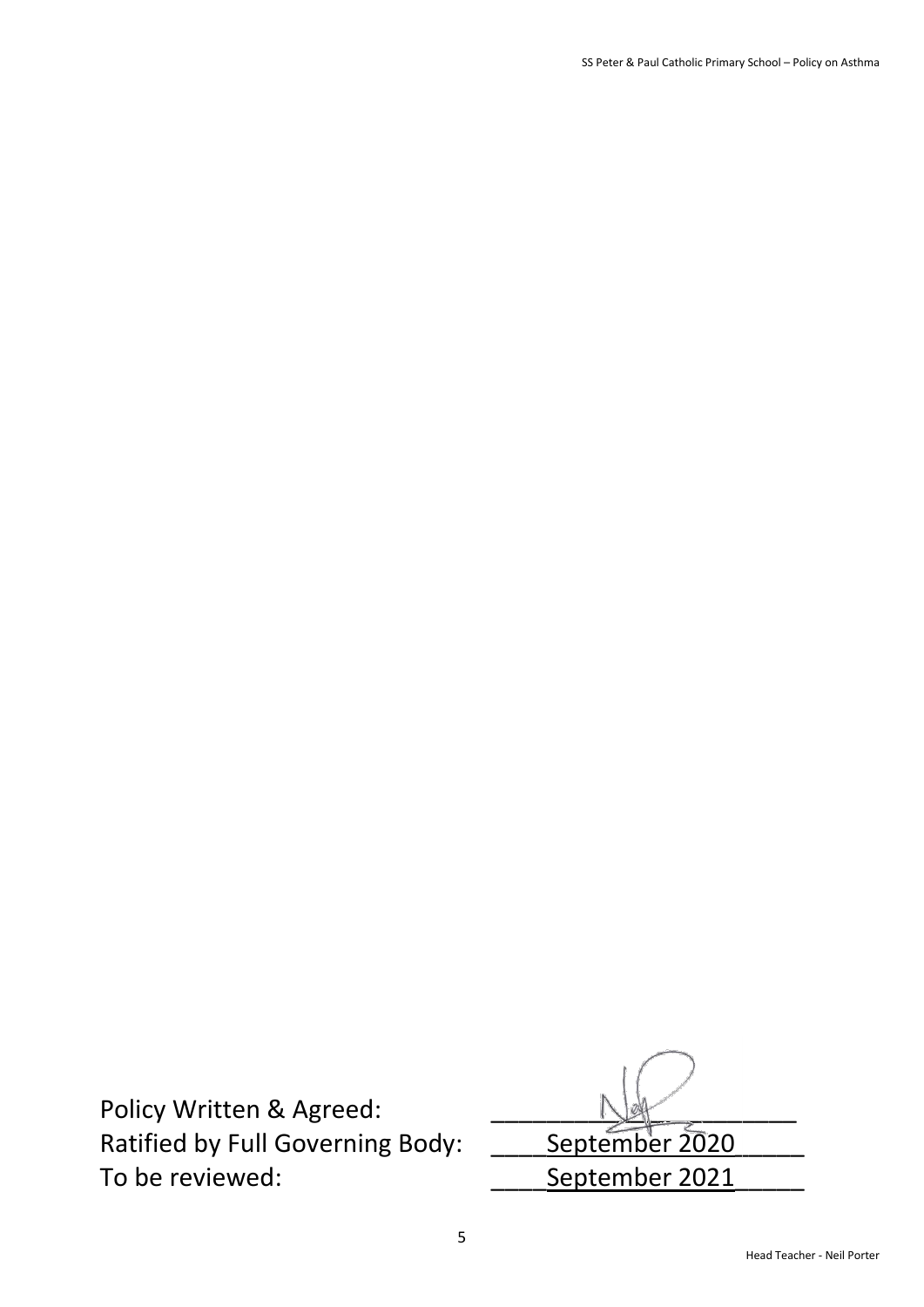## **Asthma Information Form**

1. Does your child have Asthma? **YES** (Proceed to section 2)



**NO** (You do not need to fill in this form!)

| 2. Personal Information |  |
|-------------------------|--|
| <b>Child's Name</b>     |  |
| Date of Birth           |  |
| <b>Home Address</b>     |  |
|                         |  |
|                         |  |
|                         |  |
| Parent(s)/Carer(s)      |  |
| Name(s)                 |  |
| Home Phone No.          |  |
| <b>Work Phone No.</b>   |  |
| <b>Mobile Phone No.</b> |  |
| <b>Doctor's Name</b>    |  |
| Doctor's Phone No.      |  |

#### 3. Medical Information

| Does your child tell you when she/he       |  |
|--------------------------------------------|--|
| needs their asthma medicine?               |  |
| Does your child need help taking her/his   |  |
| asthma medicine?                           |  |
| What things make your child's asthma       |  |
| worse?                                     |  |
| Does your child need their medicine        |  |
| before exercise/playtime?                  |  |
| If so, how much?                           |  |
|                                            |  |
| Does your child need an inhaler in school? |  |
|                                            |  |
| Does your child need any other type of     |  |
| asthma medicine whilst in the school's     |  |
| care?                                      |  |
| If so, how much and how often?             |  |
| What signs and symptoms can indicate       |  |
| that your child is having an attack?       |  |
|                                            |  |
|                                            |  |

### 4. Instruction/Declaration

For wheezing, coughing, shortness of breath or sudden tightness in the chest, please allow my child to take the asthma medicine specified above. I give permission to use the schools 'emergency inhaler' if required. After treatment and when they feel better they can return to normal activity.

Signed \_\_\_\_\_\_\_\_\_\_\_\_\_\_\_\_\_\_\_\_\_\_\_\_\_\_\_\_\_\_\_\_\_\_\_\_\_\_\_\_\_\_ Date \_\_\_\_\_\_\_\_\_\_\_\_\_\_\_\_\_\_\_\_\_\_\_\_\_\_\_\_\_